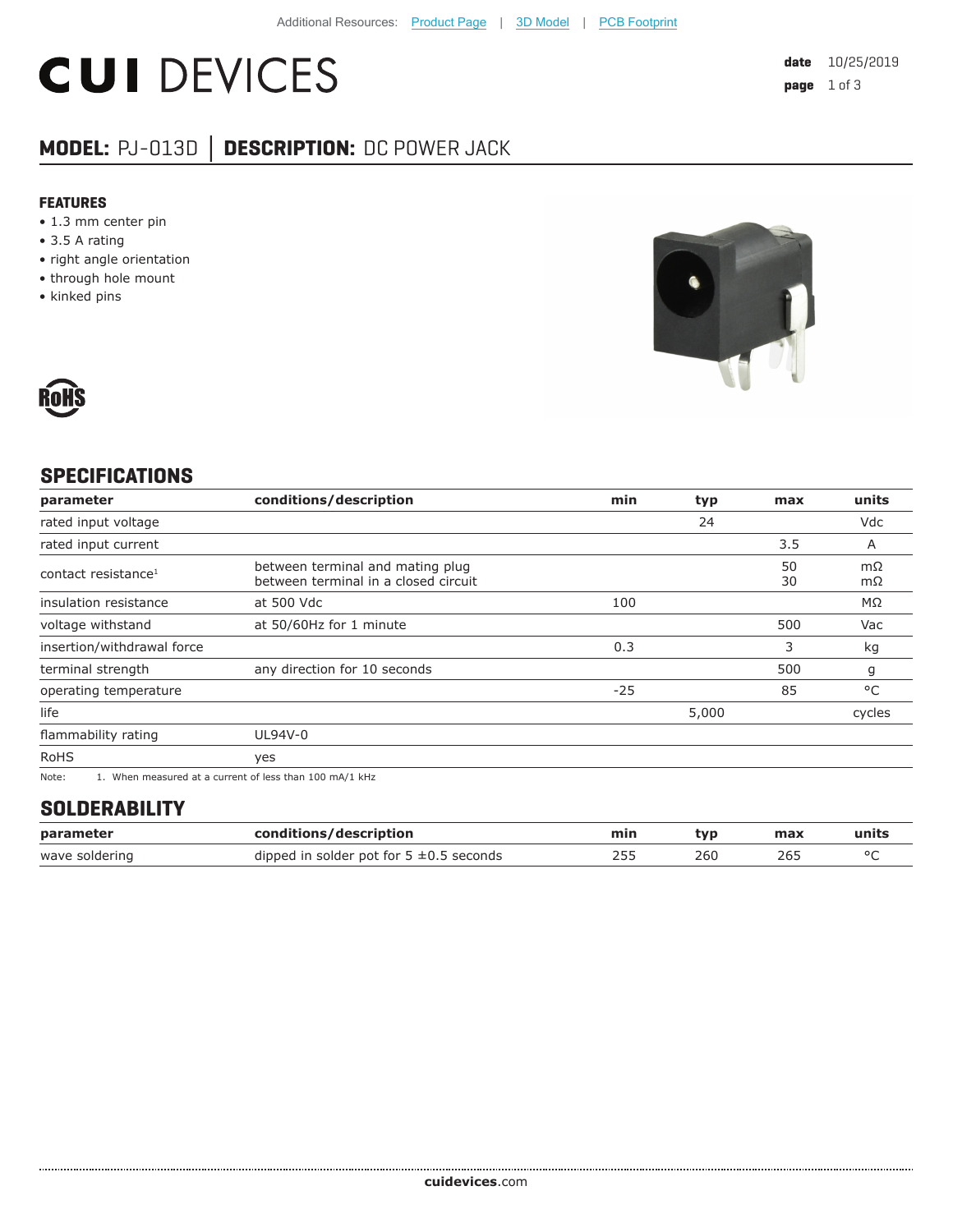#### **MECHANICAL DRAWING**

units: mm[inches] tolerance:  $X.X \pm 0.2mm$  $X.XX \pm 0.1$ mm X.XXX ±0.05mm



|            | MATFRIAI     | <b>PLATING</b> |
|------------|--------------|----------------|
| center pin | copper       | nickel         |
| terminal 1 | brass        | silver         |
| terminal 2 | copper alloy | silver         |
| terminal 3 | brass        | silver         |
| plastic    | PRT          |                |
|            |              |                |











| <b>SCHEMATIC</b> | о3<br>$^{\circ}2$    |
|------------------|----------------------|
| Model            | PJ-013D              |
| Center Pin       | $\varnothing$ 1.3 mm |

Note: 1. All specifications measured at 10~35°C, humidity at 45~85%, under standard atmospheric pressure, unless otherwise noted.